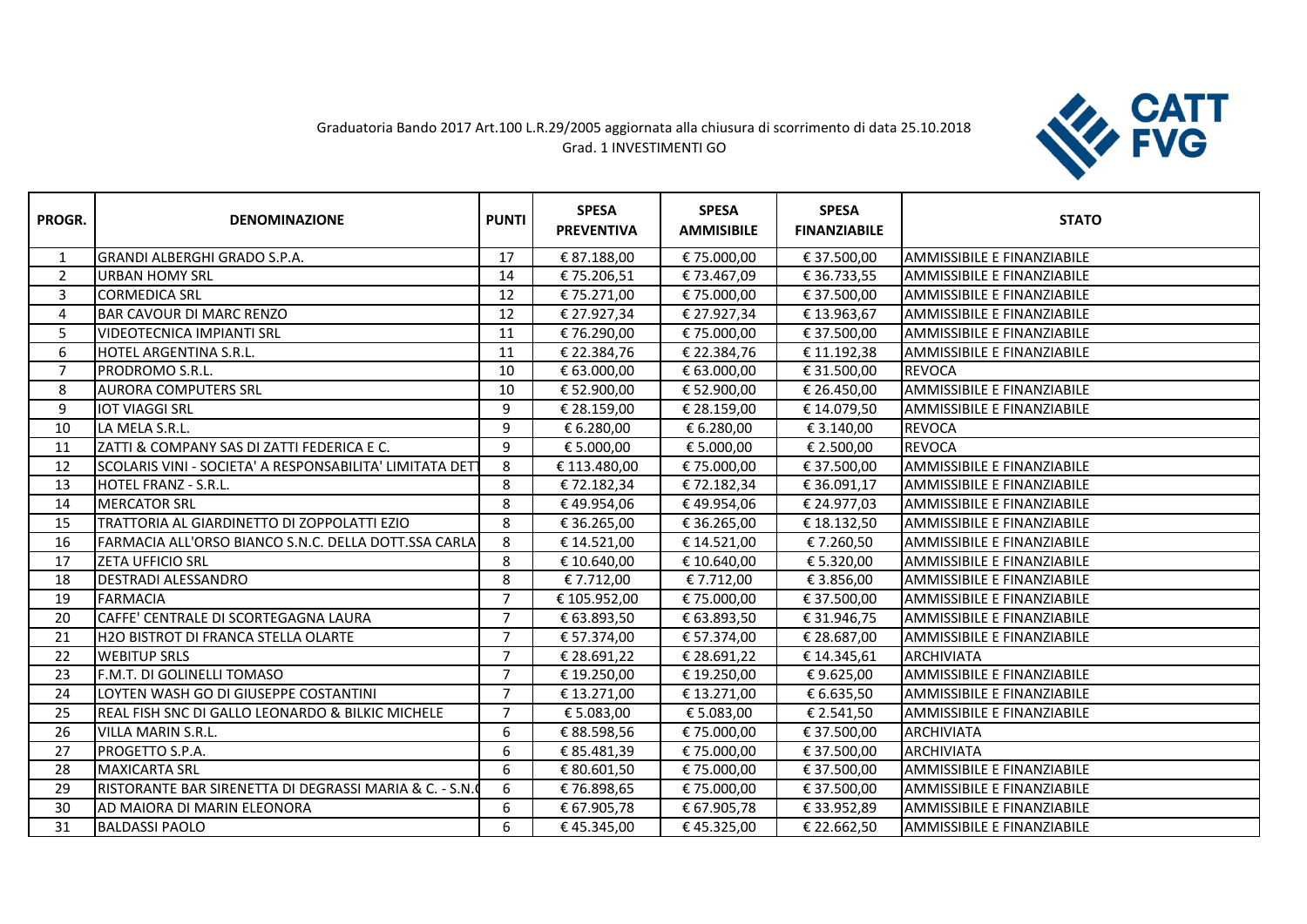| 32 | PEVERE TRASPORTI E SPEDIZIONI S.R.L.                       | 6 | €44.307,95   | € 44.307,95 | € 22.153,98 | <b>REVOCA</b>                     |
|----|------------------------------------------------------------|---|--------------|-------------|-------------|-----------------------------------|
| 33 | COLMATA S.N.C. DI MAROCCO MARCO & C.                       | 6 | € 31.570,00  | € 31.570,00 | € 15.785,00 | AMMISSIBILE E FINANZIABILE        |
| 34 | <b>GARDEN ANNA SRL</b>                                     | 6 | € 30.000,00  | € 25.000,00 | € 12.500,00 | AMMISSIBILE E FINANZIABILE        |
| 35 | VIVO FRIULI VENEZIA GIULIA S.P.A.                          | 6 | € 29.150,00  | € 29.150,00 | € 14.575,00 | AMMISSIBILE E FINANZIABILE        |
| 36 | <b>BRUMAT SRL</b>                                          | 6 | € 27.191,00  | € 27.191,00 | € 13.595,50 | AMMISSIBILE E FINANZIABILE        |
| 37 | PROMEDIA S.R.L.                                            | 6 | € 25.200,00  | € 25.200,00 | € 12.600,00 | AMMISSIBILE E FINANZIABILE        |
| 38 | <b>ENERCO SRL</b>                                          | 6 | € 19.638,14  | € 19.638,14 | €9.819,07   | AMMISSIBILE E FINANZIABILE        |
| 39 | BAR SPORT DI ZHENG YUANMIN & C. S.A.S.                     | 6 | € 15.650,00  | € 15.650,00 | € 10.172,50 | <b>AMMISSIBILE E FINANZIABILE</b> |
| 40 | <b>EXACTA NOMOS SRL</b>                                    | 6 | € 8.556,50   | € 8.556,50  | €4.278,25   | <b>AMMISSIBILE E FINANZIABILE</b> |
| 41 | BERTAZZO S.A.S. DI ZORZENON ALESSIO & C.                   | 6 | € 7.646,00   | €7.646,00   | € 3.823,00  | AMMISSIBILE E FINANZIABILE        |
| 42 | <b>ASD GORIZIA NUOTO</b>                                   | 6 | € 7.100,00   | € 7.100,00  | € 3.550,00  | AMMISSIBILE E FINANZIABILE        |
| 43 | <b>LENA FEDERICA</b>                                       | 6 | € 5.307,00   | € 5.307,00  | € 2.653,50  | AMMISSIBILE E FINANZIABILE        |
| 44 | PARAVANO GIOIELLI DI CHIOPRIS ALESSANDRA                   | 6 | € 5.100,00   | € 5.100,00  | € 2.550,00  | AMMISSIBILE E FINANZIABILE        |
| 45 | <b>GRASSETTI SABINA</b>                                    | 6 | € 2.788,53   | € 2.788,53  | € 1.812,54  | AMMISSIBILE E FINANZIABILE        |
| 46 | SQUILLACE MIRIAM                                           | 6 | € 2.050,00   | € 2.050,00  | € 1.332,50  | AMMISSIBILE E FINANZIABILE        |
| 47 | <b>CANTARUTTI ELISA</b>                                    | 5 | € 128.694,00 | € 75.000,00 | € 37.500,00 | AMMISSIBILE E FINANZIABILE        |
| 48 | ELITE 1963 SRL                                             | 5 | € 105.000,97 | € 75.000,00 | € 37.500,00 | <b>AMMISSIBILE E FINANZIABILE</b> |
| 49 | LAUTO 2000 DI DOVIER ROSANNA & C. S.A.S.                   | 5 | €98.302,65   | € 75.000,00 | € 37.500,00 | AMMISSIBILE E FINANZIABILE        |
| 50 | PASTICCERIA ROSSITTI S.N.C. DI ROSSITTI PATRIZIA & TIZIANA | 5 | €90.380,00   | € 75.000,00 | € 37.500,00 | AMMISSIBILE E FINANZIABILE        |
| 51 | NUBIUS S.N.C. DI LARA STARZ & ADRIANO MANIACCO             | 5 | €78.013,00   | € 75.000,00 | € 37.500,00 | AMMISSIBILE E FINANZIABILE        |
| 52 | GELATERIA LA GIOIOSA DI BLASON CINZIA                      | 5 | € 75.000,00  | € 75.000,00 | € 37.500,00 | <b>AMMISSIBILE E FINANZIABILE</b> |
| 53 | <b>BOSIO GIORGIO</b>                                       | 5 | € 67.570,00  | € 67.570,00 | € 33.785,00 | AMMISSIBILE E FINANZIABILE        |
| 54 | BAR DA BOSCAROL DI GERMANI LUCIO & C. S.N.C.               | 5 | € 64.316,51  | € 64.316,51 | € 32.158,26 | AMMISSIBILE E FINANZIABILE        |
| 55 | NOTE DI GELO DI MATTEO NOCENT                              | 5 | € 63.780,00  | € 63.780,00 | € 31.890,00 | AMMISSIBILE E FINANZIABILE        |
| 56 | <b>DAVID LUCA</b>                                          | 5 | € 61.869,98  | € 61.869,98 | € 30.934,99 | AMMISSIBILE E FINANZIABILE        |
| 57 | LA CHEF MOBILE DI NATASCHA NOIA                            | 5 | € 58.745,00  | € 58.745,00 | € 29.372,50 | ARCHIVIATA                        |
| 58 | <b>CDS AUDIT SRL</b>                                       | 5 | € 57.031,00  | € 57.031,00 | € 28.515,50 | AMMISSIBILE E FINANZIABILE        |
| 59 | <b>VEZIL REGINA</b>                                        | 5 | €49.591,00   | €49.591,00  | € 24.795,50 | <b>AMMISSIBILE E FINANZIABILE</b> |
| 60 | <b>DOVIER BEATRICE</b>                                     | 5 | €46.078,00   | €46.078,00  | € 23.039,00 | AMMISSIBILE E FINANZIABILE        |
| 61 | ZOOCARE S.R.L.                                             | 5 | €42.400,00   | € 30.000,00 | € 15.000,00 | <b>AMMISSIBILE E FINANZIABILE</b> |
| 62 | LA CARAVELLA S.A.S. DI GIUSEPPE MAGNO E C.                 | 5 | €41.962,00   | €41.962,00  | € 20.981,00 | <b>ARCHIVIATA</b>                 |
| 63 | AGENZIA ELLE B IMMOBILIARE DI LAURA BARLETTA               | 5 | €41.890,40   | €41.890,40  | € 20.945,20 | AMMISSIBILE E FINANZIABILE        |
| 64 | MG SERVICE SNC DI GHERMI IVAN E MARINI MARCO               | 5 | €40.190,00   | €40.190,00  | € 20.095,00 | AMMISSIBILE E FINANZIABILE        |
| 65 | CASETTA CREATIVA DI SYLVIA PARUTA                          | 5 | € 38.318,00  | € 38.318,00 | € 19.159,00 | <b>ARCHIVIATA</b>                 |
| 66 | DUE GI S.R.L.                                              | 5 | € 35.352,54  | € 35.352,54 | € 17.676,27 | AMMISSIBILE E FINANZIABILE        |
| 67 | GELATERIA DI GORJAN EMANUELA E C. S.A.S.                   | 5 | € 32.905,00  | € 32.905,00 | € 16.452,50 | AMMISSIBILE E FINANZIABILE        |
| 68 | <b>GP DENTAL DI GERGOLET PAOLO</b>                         | 5 | € 32.189,00  | € 32.189,00 | € 16.094,50 | <b>AMMISSIBILE E FINANZIABILE</b> |
| 69 | <b>MEDILANG SRL</b>                                        | 5 | € 31.727,00  | € 31.727,00 | € 15.863,50 | AMMISSIBILE E FINANZIABILE        |
| 70 | <b>ALIMAN SRL</b>                                          | 5 | € 31.670,99  | € 31.670,99 | € 15.835,50 | AMMISSIBILE E FINANZIABILE        |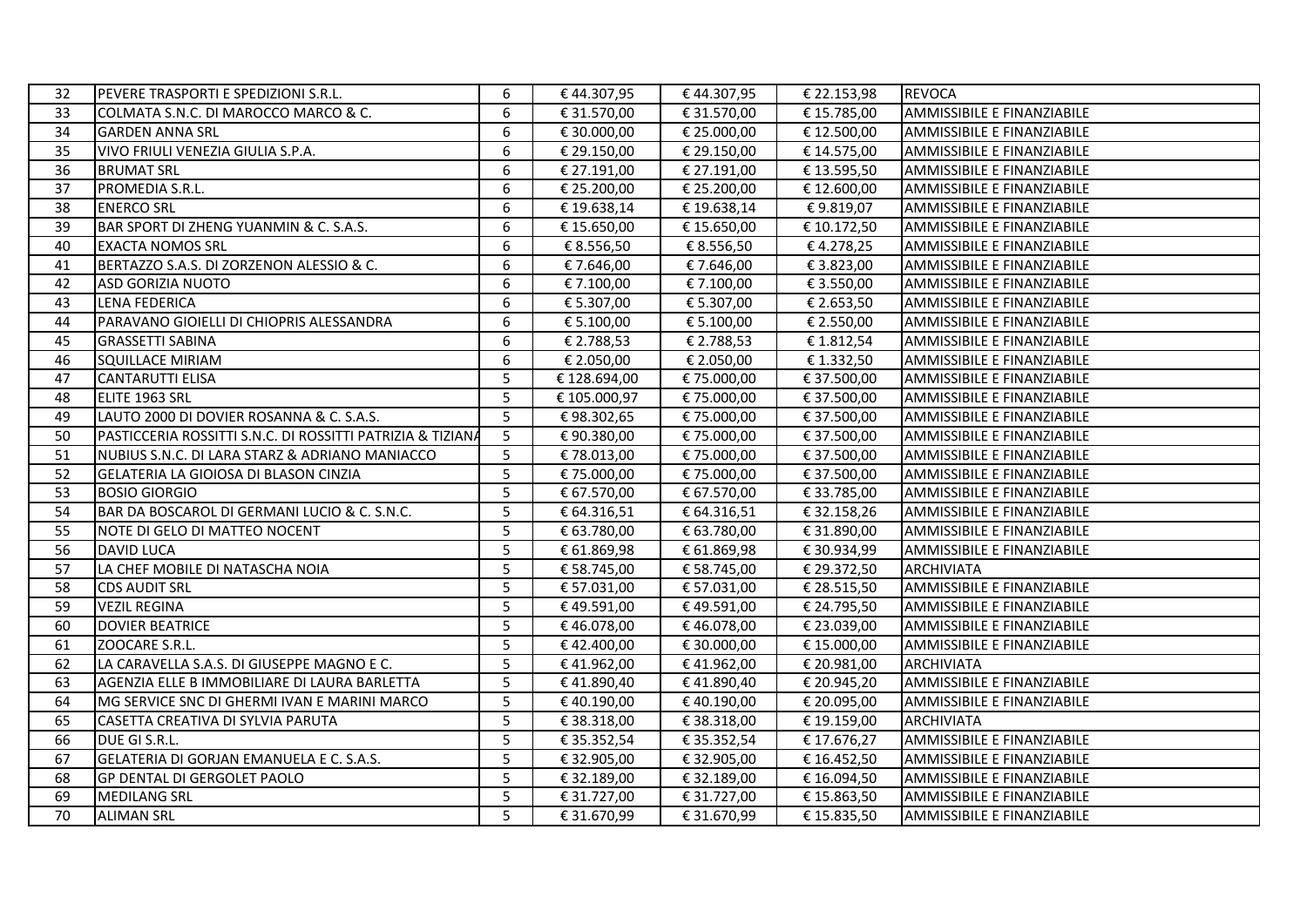| 71  | <b>ARGON SRLS</b>                                      | 5              | € 30.950,00 | € 30.000,00 | € 15.000,00 | AMMISSIBILE E FINANZIABILE |
|-----|--------------------------------------------------------|----------------|-------------|-------------|-------------|----------------------------|
| 72  | <b>VIDEMA S.R.L.</b>                                   | 5              | € 30.579,51 | € 30.579,51 | € 15.289,76 | <b>ARCHIVIATA</b>          |
| 73  | <b>BATTISTUTTA LUIGINO GUERRINO</b>                    | 5              | € 29.578,00 | € 29.578,00 | € 14.789,00 | <b>ARCHIVIATA</b>          |
| 74  | IBALKAN EXPRESS DI STOJANOVIC MILANA                   | 5              | € 29.455,40 | € 29.455,40 | € 14.727,70 | <b>ARCHIVIATA</b>          |
| 75  | THE ITALIAN FOOD SHOP SRL                              | 5              | € 29.392,62 | € 29.392,62 | € 14.696,31 | AMMISSIBILE E FINANZIABILE |
| 76  | QUALITARREDA SRL                                       | 5              | € 27.000,00 | € 27.000,00 | € 13.500,00 | AMMISSIBILE E FINANZIABILE |
| 77  | <b>VYNNERIJAQUISCA SRL</b>                             | 5              | € 26.960,00 | € 26.960,00 | € 13.480,00 | AMMISSIBILE E FINANZIABILE |
| 78  | PUPI S.N.C. DI FACCHINETTI MICHELE & FACCHINETTI FABIO | 5              | € 26.541,25 | € 26.541,25 | € 13.270,63 | AMMISSIBILE E FINANZIABILE |
| 79  | TABACCHERIA CIBIN DI CIBIN GIANLUCA                    | 5              | € 25.787,62 | € 25.787,62 | € 16.761,95 | AMMISSIBILE E FINANZIABILE |
| 80  | DRUFOUCA NADJA                                         | 5              | € 25.030,00 | € 25.030,00 | € 12.515,00 | AMMISSIBILE E FINANZIABILE |
| 81  | <b>ILLYRIA SRL</b>                                     | 5              | € 22.942,62 | € 22.942,62 | € 11.471,31 | AMMISSIBILE E FINANZIABILE |
| 82  | IL GIARDINO DEI VIZI DI LOVISCEK LORENZO               | 5              | € 22.097,19 | € 22.097,19 | € 11.048,60 | AMMISSIBILE E FINANZIABILE |
| 83  | <b>BOEMO ALBERTO</b>                                   | 5              | € 20.500,00 | € 20.500,00 | € 10.250,00 | AMMISSIBILE E FINANZIABILE |
| 84  | HOTEL CAPRI S.R.L.                                     | $\overline{5}$ | € 19.144,27 | € 19.144,27 | €9.572,14   | AMMISSIBILE E FINANZIABILE |
| 85  | TRE SNC DI PEROSA CHRISTIAN E FORTUNA LAURA            | 5              | € 19.055,02 | € 19.055,02 | €9.527,51   | AMMISSIBILE E FINANZIABILE |
| 86  | SPA.DA S.R.L.                                          | 5              | € 18.383,10 | € 18.383,10 | €9.191,55   | AMMISSIBILE E FINANZIABILE |
| 87  | M.A.S. ITALIA SRL                                      | 5              | € 17.900,00 | € 17.900,00 | € 8.950,00  | AMMISSIBILE E FINANZIABILE |
| 88  | <b>ATMOSFERE DI BARESI SILVIA</b>                      | 5              | € 17.038,67 | € 17.038,67 | € 8.519,34  | AMMISSIBILE E FINANZIABILE |
| 89  | PIERLUIGI BUMBACA FOTOGRAFO                            | 5              | € 15.662,40 | € 15.662,40 | €7.831,20   | AMMISSIBILE E FINANZIABILE |
| 90  | <b>MINIUSSI FRANCO</b>                                 | 5              | € 15.360,00 | € 15.360,00 | € 7.680,00  | AMMISSIBILE E FINANZIABILE |
| 91  | <b>CILINO ARMANDO</b>                                  | 5              | € 14.303,14 | € 14.303,14 | € 7.151,57  | <b>ARCHIVIATA</b>          |
| 92  | D.G.A. S.N.C. DI MALFATTI GUIDO & COLLINI MATTEO       | 5              | € 13.197,90 | € 13.197,90 | € 6.598,95  | AMMISSIBILE E FINANZIABILE |
| 93  | PEPE ROSA DI SFILIGOI A. & C. SNC                      | 5              | € 12.424,00 | € 12.424,00 | € 6.212,00  | AMMISSIBILE E FINANZIABILE |
| 94  | <b>BARBINA CRISTIAN</b>                                | 5              | €12.287,88  | € 12.287,88 | € 6.143,94  | AMMISSIBILE E FINANZIABILE |
| 95  | LOLA'S S.A.S. DI ANTONELLI ROBERTO & C.                | 5              | € 11.900,00 | € 11.900,00 | € 5.950,00  | AMMISSIBILE E FINANZIABILE |
| 96  | SPECIALITA' DEGUSTAZIONE AL CASTELLO DI PLESNICAR LUIS | 5              | € 10.755,00 | € 10.755,00 | € 5.377,50  | <b>ARCHIVIATA</b>          |
| 97  | CAFFE' TRIESTE DI DANIOTTI ENRICO                      | 5              | € 8.381,32  | € 8.381,32  | €4.190,66   | <b>ARCHIVIATA</b>          |
| 98  | SCARAMUZZA ANTONIO                                     | 5              | € 8.192,90  | € 8.192,90  | €4.096,45   | AMMISSIBILE E FINANZIABILE |
| 99  | ZANOLLA MICHELA E MAURIZIO SAS                         | 5              | € 8.010,00  | € 8.010,00  | € 4.005,00  | AMMISSIBILE E FINANZIABILE |
| 100 | <b>ELETTRISONZO SRL</b>                                | 5              | € 7.650,00  | € 7.650,00  | € 3.825,00  | AMMISSIBILE E FINANZIABILE |
| 101 | STUDIO INDUE DI SARTORI MARTINA &C. S.N.C.             | 5              | € 6.412,26  | € 6.412,26  | € 3.206,13  | AMMISSIBILE E FINANZIABILE |
| 102 | REDMOON DI PETTOROSSO WALTER                           | 5              | € 5.900,00  | € 5.900,00  | € 2.950,00  | AMMISSIBILE E FINANZIABILE |
| 103 | <b>NOBILE MICHELA</b>                                  | 5              | € 5.198,79  | € 5.198,79  | € 2.599,40  | AMMISSIBILE E FINANZIABILE |
| 104 | L'OTTICA DI GALIOTTA RITA                              | 5              | € 5.147,00  | € 5.147,00  | € 2.573,50  | AMMISSIBILE E FINANZIABILE |
| 105 | DE PIERO ALESSANDRO                                    | 5              | €4.692,00   | €4.692,00   | € 2.346,00  | AMMISSIBILE E FINANZIABILE |
| 106 | OTTICA MIO DI MIO ENRICA, UMBERTO & C. SNC             | 5              | € 4.500,00  | €4.500,00   | € 2.250,00  | AMMISSIBILE E FINANZIABILE |
| 107 | LEG EDIZIONI SRL                                       | 5              | €4.200,00   | €4.200,00   | € 2.100,00  | AMMISSIBILE E FINANZIABILE |
| 108 | BEAUTY HOUSE S.A.S. DI SARGOLINI ROBERTA               | 5              | €4.090,00   | €4.090,00   | € 2.045,00  | AMMISSIBILE E FINANZIABILE |
| 109 | METAL SERVICES - MATERIALS TESTING S.R.L.              | 4              | €90.000,00  | € 75.000,00 | € 37.500,00 | AMMISSIBILE E FINANZIABILE |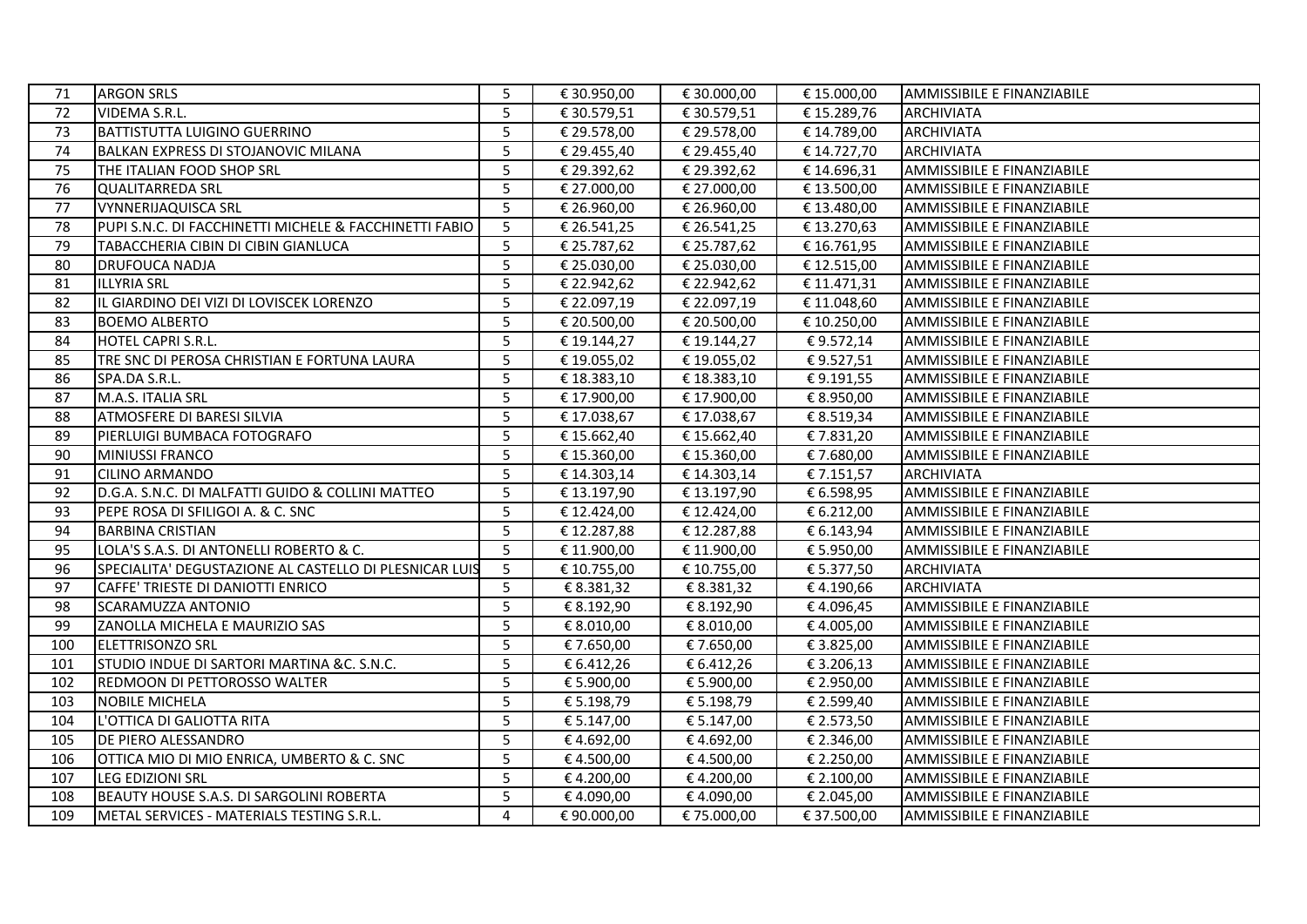| 110 | ALBERGO TOGNON DI RUSIN LAURETTA & C. S.A.S.          | $\overline{4}$ | € 58.000,00 | € 58.000,00 | € 29.000,00 | AMMISSIBILE E FINANZIABILE                       |
|-----|-------------------------------------------------------|----------------|-------------|-------------|-------------|--------------------------------------------------|
|     |                                                       |                |             |             |             |                                                  |
| 111 | JUICY S.R.L.                                          | $\overline{4}$ | € 32.674,86 | € 32.674,86 | €16.337,43  | AMMISSIBILE E FINANZIABILE                       |
|     | PROFUMERIE ELISIR DI MARUSIC PATRIZIA & C. SAS        | 4              | € 22.286,36 | € 22.286,36 | € 11.143,18 | PARZIALMENTE FINANZIABILE PER ESAURIMENTO        |
| 112 |                                                       |                |             |             |             | <b>FONDI</b>                                     |
| 113 | <b>ALL SERVICES SNC</b>                               | 4              | € 21.080,00 | € 21.080,00 | € 10.540,00 | NON FINANZIABILE PER ESAURIMENTO FONDI           |
| 114 | <b>GODINA SRL</b>                                     | 4              | € 19.498,00 | € 19.498,00 | €9.749,00   | NON FINANZIABILE PER ESAURIMENTO FONDI           |
| 115 | LA FAVORITA DI AFELTRA ELIA & C. S.A.S.               | 4              | € 13.675,93 | €13.675,93  | € 6.837,97  | NON FINANZIABILE PER ESAURIMENTO FONDI           |
| 116 | <b>TUTTOSPESA SNC</b>                                 | 4              | € 10.449,00 | € 10.449,00 | € 5.224,50  | NON FINANZIABILE PER ESAURIMENTO FONDI           |
|     |                                                       |                |             |             |             |                                                  |
| 117 | DA DESI DI CONDOLF DESIREE                            | 4              | €4.070,00   | €4.070,00   | € 2.035,00  | NON FINANZIABILE PER ESAURIMENTO FONDI           |
|     |                                                       | 4              |             |             |             | AMMISSIBILE E FINANZIABILE SCORRIMENTO GENERI DI |
| 118 | <b>SCOMERSI ROBERTA</b>                               |                | € 1.550,00  | € 1.550,00  | € 1.007,50  | <b>MONOPOLIO</b>                                 |
| 119 | GREENCOOP - SOCIETA' COOPERATIVA SOCIALE              | 3              | €108.928,40 | € 75.000,00 | € 37.500,00 | NON FINANZIABILE PER ESAURIMENTO FONDI           |
| 120 | MARAN IGOR E C. S.A.S.                                | $\overline{3}$ | € 86.174,84 | €75.000,00  | € 37.500,00 | NON FINANZIABILE PER ESAURIMENTO FONDI           |
| 121 | HOTEL SAVOY S.R.L.                                    | $\overline{3}$ | € 80.738,58 | € 75.000,00 | € 37.500,00 | NON FINANZIABILE PER ESAURIMENTO FONDI           |
| 122 | <b>BM SERVICES S.R.L.</b>                             | $\overline{3}$ | €79.780,77  | € 75.000,00 | € 37.500,00 | NON FINANZIABILE PER ESAURIMENTO FONDI           |
| 123 | <b>TUTTO COLOR SRL</b>                                | $\overline{3}$ | €75.873,30  | € 75.000,00 | € 37.500,00 | NON FINANZIABILE PER ESAURIMENTO FONDI           |
| 124 | <b>DESSENIBUS SRL</b>                                 | $\overline{3}$ | €75.000,00  | €75.000,00  | € 37.500,00 | NON FINANZIABILE PER ESAURIMENTO FONDI           |
| 125 | <b>GIANTOUR SRL</b>                                   | $\overline{3}$ | €70.712,08  | € 70.712,08 | € 35.356,04 | NON FINANZIABILE PER ESAURIMENTO FONDI           |
| 126 | SODOMACO CLAUDIO                                      | 3              | € 68.314,27 | € 68.314,27 | € 34.157,14 | NON FINANZIABILE PER ESAURIMENTO FONDI           |
| 127 | LV CONSULTING SOCIETA' A RESPONSABILITA' LIMITATA SEM | $\overline{3}$ | € 65.500,00 | € 65.500,00 | € 32.750,00 | NON FINANZIABILE PER ESAURIMENTO FONDI           |
| 128 | LG. URBAN SRLS                                        | $\overline{3}$ | € 65.410,80 | € 65.410,80 | € 32.705,40 | NON FINANZIABILE PER ESAURIMENTO FONDI           |
| 129 | CATBAB DI CATERINA DREASSI E BARBARA BAUCER S.N.C.    | 3              | € 63.513,00 | € 63.513,00 | € 31.756,50 | NON FINANZIABILE PER ESAURIMENTO FONDI           |
| 130 | MISKY DI MENDOZA LEON GLORIA ENMA & C. S.N.C.         | $\overline{3}$ | € 58.000,00 | € 58.000,00 | € 29.000,00 | NON FINANZIABILE PER ESAURIMENTO FONDI           |
| 131 | <b>OLIVO SRL</b>                                      | $\overline{3}$ | €49.200,00  | € 50.000,00 | € 12.500,00 | NON FINANZIABILE PER ESAURIMENTO FONDI           |
| 132 | SERENA S.A.S. DI MARAN FRANCESCO E C.                 | 3              | €48.378,65  | €48.378,65  | € 24.189,33 | NON FINANZIABILE PER ESAURIMENTO FONDI           |
| 133 | DOTTOR TIZIANO CAPRARA SRL                            | 3              | €45.760,59  | €45.760,55  | € 22.880,28 | NON FINANZIABILE PER ESAURIMENTO FONDI           |
| 134 | <b>ESQUIMOU DI SUZZI STEFANO</b>                      | 3              | €45.100,00  | €45.100,00  | € 22.550,00 | NON FINANZIABILE PER ESAURIMENTO FONDI           |
| 135 | TORBOLO E DISEGNI DI TOLLOI GIANFRANCA                | 3              | € 38.520,80 | € 28.326,60 | € 14.163,30 | NON FINANZIABILE PER ESAURIMENTO FONDI           |
| 136 | <b>ESPOSITO MICHELE</b>                               | $\overline{3}$ | € 38.381,06 | € 38.381,00 | € 19.190,50 | NON FINANZIABILE PER ESAURIMENTO FONDI           |
| 137 | LO.DE. DI LOTTINI DEBORAH                             | 3              | € 37.728,36 | € 37.728,36 | € 18.864,18 | NON FINANZIABILE PER ESAURIMENTO FONDI           |
| 138 | MEDICENTER S.R.L.                                     | 3              | €34.709,28  | €34.709,28  | € 17.354,64 | NON FINANZIABILE PER ESAURIMENTO FONDI           |
| 139 | ANTINOVA DI FACCIO ANDREA                             | $\overline{3}$ | € 32.153,00 | € 32.153,00 | € 16.076,50 | NON FINANZIABILE PER ESAURIMENTO FONDI           |
| 140 | LA GIRANDOLA S.R.L.                                   | $\overline{3}$ | € 26.753,00 | € 26.753,00 | € 13.376,50 | NON FINANZIABILE PER ESAURIMENTO FONDI           |
| 141 | PANINASSI DI ANTONELLA CALLIGARIS                     | 3              | € 26.495,50 | € 26.495,50 | € 13.247,75 | NON FINANZIABILE PER ESAURIMENTO FONDI           |
| 142 | DI BERT MANUELA                                       | 3              | € 23.658,75 | € 23.658,75 | € 11.829,38 | NON FINANZIABILE PER ESAURIMENTO FONDI           |
| 143 | AL.MA. S.R.L.                                         | $\overline{3}$ | € 22.863,00 | € 22.864,00 | € 11.432,00 | NON FINANZIABILE PER ESAURIMENTO FONDI           |
| 144 | GGCM ENERGETICA IN FINANCE D.O.O.                     | $\overline{3}$ | € 22.324,02 | € 22.324,02 | € 11.162,01 | NON FINANZIABILE PER ESAURIMENTO FONDI           |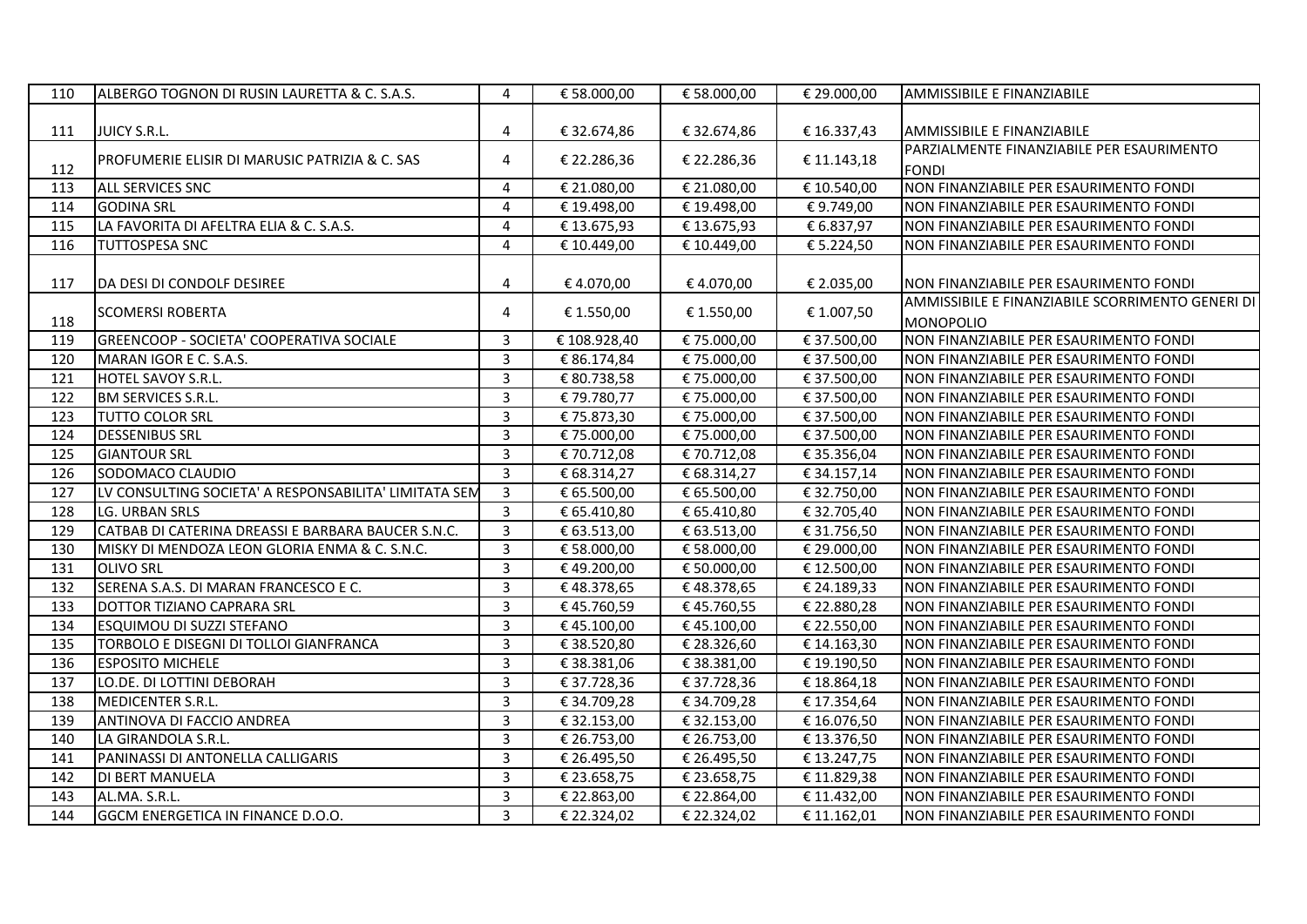| 145 | TECNOCOOP SOC.COOP A R.L.                               | 3              | € 21.932,47 | € 21.932,47 | € 10.966,24 | NON FINANZIABILE PER ESAURIMENTO FONDI                                    |
|-----|---------------------------------------------------------|----------------|-------------|-------------|-------------|---------------------------------------------------------------------------|
| 146 | <b>TOSO ALESSANDRO</b>                                  | 3              | € 21.911,10 | € 21.911,10 | € 10.955,55 | NON FINANZIABILE PER ESAURIMENTO FONDI                                    |
| 147 | O.C.O. ORGANIZZAZIONE COMMERCIALE ORTOFRUTTICOLA        | $\overline{3}$ | € 15.040,00 | € 15.040,00 | € 7.520,00  | INON FINANZIABILE PER ESAURIMENTO FONDI                                   |
| 148 | ALEXA SOCIETA' A RESPONSABILITA' LIMITATA SEMPLIFICATA  | 3              | € 14.869,00 | € 14.869,00 | € 7.434,50  | INON FINANZIABILE PER ESAURIMENTO FONDI                                   |
| 149 | LEBAN FEDERICA                                          | 3              | € 13.420,00 | € 13.420,00 | € 7.035,50  | AMMISSIBILE E FINANZIABILE SCORRIMENTO GENERI DI<br><b>MONOPOLIO</b>      |
| 150 | ANTICA ERBORISTERIA DI PAOLA SAPUNZACHI                 | 3              | € 12.454,40 | € 12.454,40 | € 6.227,20  | NON FINANZIABILE PER ESAURIMENTO FONDI                                    |
| 151 | CRECOLA S.N.C. DI MARSONI MARCO E C.                    | 3              | € 11.924,60 | € 11.924,00 | € 5.962,00  | NON FINANZIABILE PER ESAURIMENTO FONDI                                    |
| 152 | <b>WELDING PRODUCTS DI CLEMENTE MASSIMILIANO</b>        | 3              | € 11.666,00 | € 11.666,40 | € 5.833,20  | NON FINANZIABILE PER ESAURIMENTO FONDI                                    |
|     |                                                         |                |             |             |             |                                                                           |
| 153 | <b>BERNECICH LIVIO</b>                                  | 3              | € 11.260,00 | € 11.260,00 | € 5.630,00  | NON FINANZIABILE PER ESAURIMENTO FONDI                                    |
| 154 | <b>CISINT ALESSANDRO</b>                                | 3              | € 11.231,00 | € 11.231,00 | €7.300,15   | AMMISSIBILE E FINANZIABILE SCORRIMENTO GENERI DI<br>MONOPOLIO- ARCHIVIATO |
| 155 | GRMM S.N.C. DI MILOTTI MAURO E RUSSELLO GIANMARCO       | 3              | € 10.112,70 | € 10.112,70 | € 5.056,35  | NON FINANZIABILE PER ESAURIMENTO FONDI                                    |
| 156 | <b>VIDA MARINO</b>                                      | $\overline{3}$ | € 10.095,77 | € 10.095,77 | € 5.047,89  | NON FINANZIABILE PER ESAURIMENTO FONDI                                    |
| 157 | SITESPED DI BRAIDOT SILVIA & C. S.A.S.                  | 3              | € 10.000,00 | € 10.000,00 | € 5.000,00  | NON FINANZIABILE PER ESAURIMENTO FONDI                                    |
| 158 | HOSTERIA DEL CASTELLO DI MONIA BERTOLUTTI               | $\overline{3}$ | €9.300,00   | €9.300,00   | €4.650,00   | NON FINANZIABILE PER ESAURIMENTO FONDI                                    |
| 159 | PIZZA AMORE DI MENIN DANIELA                            | $\overline{3}$ | € 9.240,70  | € 9.240,70  | €4.620,35   | NON FINANZIABILE PER ESAURIMENTO FONDI                                    |
| 160 | TRATTORIA DA PAOLA DI MARUSIC NICOL                     | $\overline{3}$ | € 8.736,00  | € 8.736,00  | €4.368,00   | NON FINANZIABILE PER ESAURIMENTO FONDI                                    |
| 161 | MONFALMATIC DI FORGIONE SGORBISSA ANNA MARIA            | 3              | € 8.100,00  | € 8.100,00  | €4.050,00   | NON FINANZIABILE PER ESAURIMENTO FONDI                                    |
| 162 | BAR AL CARSO DI QIU WEI & C. SNC                        | 3              | € 6.214,86  | € 6.214,86  | € 3.107,43  | NON FINANZIABILE PER ESAURIMENTO FONDI                                    |
| 163 | <b>AGAZZI OBERDAN</b>                                   | $\overline{3}$ | € 5.885,20  | € 5.885,20  | € 2.942,60  | NON FINANZIABILE PER ESAURIMENTO FONDI                                    |
| 164 | <b>DE ODORICO FABRIZIO</b>                              | $\overline{3}$ | € 5.880,00  | € 5.880,00  | € 2.940,00  | NON FINANZIABILE PER ESAURIMENTO FONDI                                    |
| 165 | ELETTRONICA NUOVA DI CARRARO PAOLO & C. SAS             | $\overline{3}$ | € 5.794,00  | € 5.794,00  | € 2.897,00  | NON FINANZIABILE PER ESAURIMENTO FONDI                                    |
| 166 | PIZZERIA ALL'UNIONE DI DE LUCIA ANTONIETTA & C. S.A.S.  | $\overline{3}$ | € 5.743,27  | € 5.743,27  | € 2.871,64  | NON FINANZIABILE PER ESAURIMENTO FONDI                                    |
| 167 | T. C. T. SRL                                            | $\overline{3}$ | € 5.594,45  | € 5.594,45  | € 2.797,23  | NON FINANZIABILE PER ESAURIMENTO FONDI                                    |
| 168 | MISTER CAR DI VECCHIO GIOVANNI                          | 3              | € 5.479,80  | € 5.479,80  | € 2.739,90  | NON FINANZIABILE PER ESAURIMENTO FONDI                                    |
| 169 | BIERKELLER DI GRATTON DANIELE                           | $\mathbf{3}$   | € 5.084,00  | € 5.084,00  | € 2.542,00  | NON FINANZIABILE PER ESAURIMENTO FONDI                                    |
| 170 | IMMOBILIARE DI PAOLO PELLE SIGFRIDO                     | $\overline{2}$ | € 24.900,00 | € 24.900,00 | € 12.450,00 | NON FINANZIABILE PER ESAURIMENTO FONDI                                    |
| 171 | <b>XTHERMOTECNICS SRL</b>                               | $\overline{2}$ | € 22.508,00 | € 22.508,00 | € 11.254,00 | NON FINANZIABILE PER ESAURIMENTO FONDI                                    |
| 172 | <b>BREGANT ROBERTA</b>                                  | $\overline{2}$ | € 16.962,00 | € 16.962,00 | € 8.481,00  | NON FINANZIABILE PER ESAURIMENTO FONDI                                    |
| 173 | <b>FIORITI GINALUCA</b>                                 | $\overline{2}$ | €13.297,22  | €13.297,22  | € 6.648,61  | NON FINANZIABILE PER ESAURIMENTO FONDI                                    |
| 174 | DELPAS S.R.L.                                           | $\overline{2}$ | € 11.330,00 | € 11.330,00 | € 5.665,00  | NON FINANZIABILE PER ESAURIMENTO FONDI                                    |
| 175 | <b>ALIMENTARIA SRL</b>                                  | 1              | €95.000,00  | €75.000,00  | € 37.500,00 | NON FINANZIABILE PER ESAURIMENTO FONDI                                    |
| 176 | AL PELLEGRINO DI CELENTANO SERAFINA & C. S.N.C          | $\mathbf{1}$   | €93.115,00  | €75.000,00  | € 37.500,00 | NON FINANZIABILE PER ESAURIMENTO FONDI                                    |
| 177 | ALBERGO ITALIA DI BRUGNOLO TULLIO & C. S.A.S.           | 1              | € 88.528,00 | € 75.000,00 | € 37.500,00 | NON FINANZIABILE PER ESAURIMENTO FONDI                                    |
| 178 | IC.A.R. AUTO - CENTRO ACCESSORI RICAMBI AUTO DI CALLIGA | 1              | € 84.564,48 | € 75.000,00 | € 37.500,00 | NON FINANZIABILE PER ESAURIMENTO FONDI                                    |
| 179 | <b>RUSIGNUL S.R.L.</b>                                  | $\mathbf{1}$   | € 75.000,00 | € 75.000,00 | € 37.500,00 | NON FINANZIABILE PER ESAURIMENTO FONDI                                    |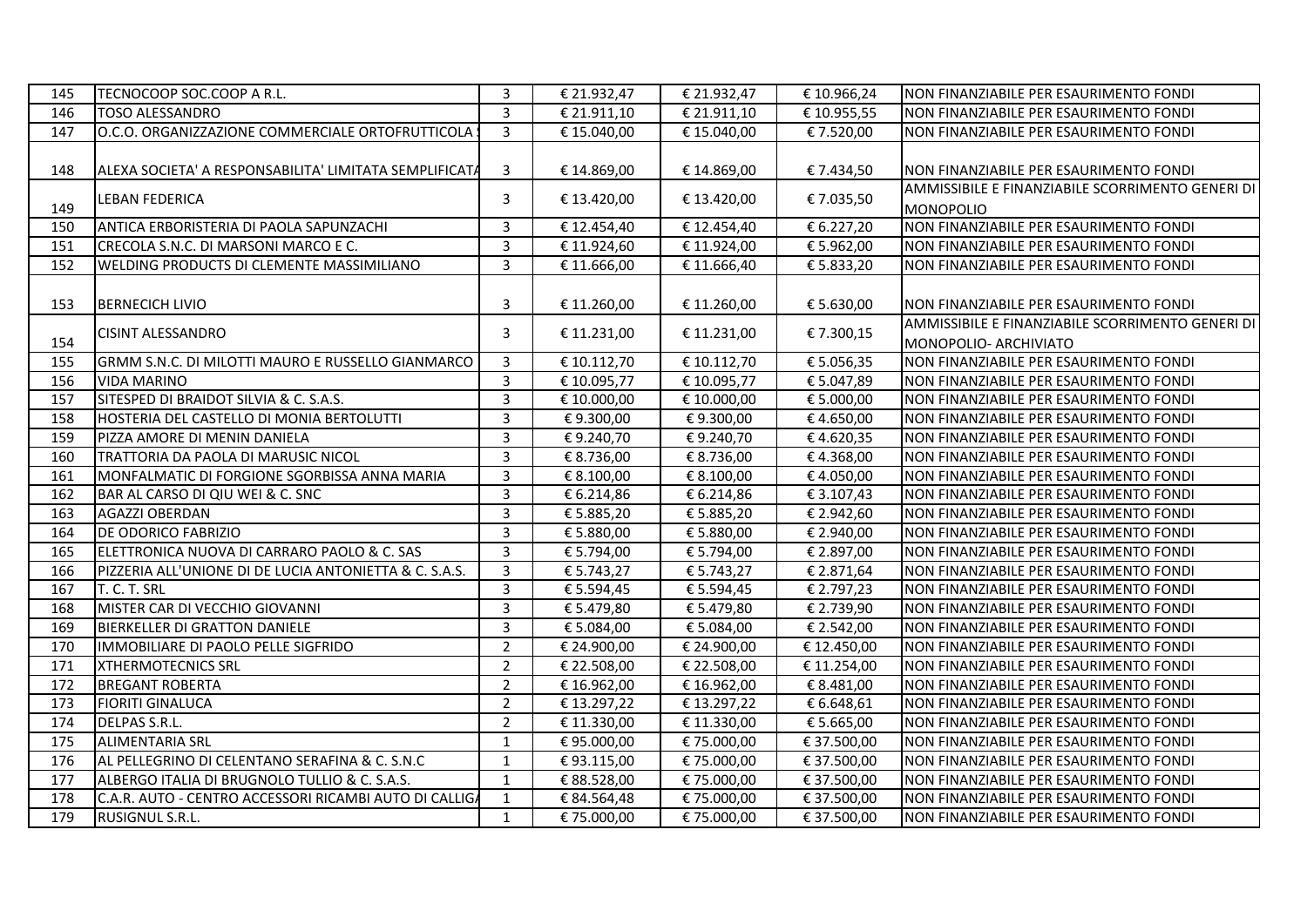| 180 | AL RIFUGIO DI KNEZ PAMELA                                | 1            | € 74.800,00 | € 74.800,00 | € 37.400,00 | NON FINANZIABILE PER ESAURIMENTO FONDI |
|-----|----------------------------------------------------------|--------------|-------------|-------------|-------------|----------------------------------------|
| 181 | MEDIACOM S.R.L.                                          | $\mathbf{1}$ | €73.628,43  | €73.628,43  | €36.814,22  | NON FINANZIABILE PER ESAURIMENTO FONDI |
| 182 | ZORZINI GIORGIO & C. S.N.C.                              | $\mathbf{1}$ | € 67.660,00 | € 67.660,00 | € 33.830,00 | NON FINANZIABILE PER ESAURIMENTO FONDI |
| 183 | LA MAGGIORE S.R.L.                                       | $\mathbf{1}$ | € 67.055,96 | € 67.055,96 | € 33.527,98 | NON FINANZIABILE PER ESAURIMENTO FONDI |
| 184 | OSTERIA AL TEMPO PERSO DI BARBARA GODINA                 | $\mathbf{1}$ | € 66.606,37 | € 66.606,37 | € 33.303,19 | NON FINANZIABILE PER ESAURIMENTO FONDI |
| 185 | <b>EUROPINETA SRL</b>                                    | $\mathbf{1}$ | € 64.454,49 | € 64.454,49 | € 32.227,25 | NON FINANZIABILE PER ESAURIMENTO FONDI |
| 186 | <b>EXCELSIOR S.R.L.</b>                                  | $\mathbf{1}$ | € 62.100,00 | € 62.100,00 | € 31.050,00 | NON FINANZIABILE PER ESAURIMENTO FONDI |
| 187 | <b>RUSSIAN LUBRIFICANTI SRL</b>                          | 1            | € 54.926,70 | € 54.926,70 | € 27.463,35 | NON FINANZIABILE PER ESAURIMENTO FONDI |
| 188 | <b>ZIMOLO CLARA</b>                                      | $\mathbf{1}$ | € 30.940,00 | € 30.940,00 | € 15.470,00 | NON FINANZIABILE PER ESAURIMENTO FONDI |
| 189 | MATTIA WINKLER S.P.A.                                    | $\mathbf{1}$ | € 29.080,00 | € 25.000,00 | € 12.500,00 | NON FINANZIABILE PER ESAURIMENTO FONDI |
| 190 | JOLLY COSTA AZZURRA DI PUNTIN GRAZIELLA & C. S.A.S.      | 1            | € 27.970,60 | € 27.970,60 | € 13.985,30 | NON FINANZIABILE PER ESAURIMENTO FONDI |
| 191 | E.SPE.GO. EST SPEDIZIONI GORIZIA S.R.L.                  | $\mathbf{1}$ | € 27.900,00 | € 50.000,00 | € 12.500,00 | NON FINANZIABILE PER ESAURIMENTO FONDI |
| 192 | <b>GB SERVICE DI GRILI BOGDAN</b>                        | $\mathbf{1}$ | € 25.000,00 | € 25.000,00 | € 12.500,00 | NON FINANZIABILE PER ESAURIMENTO FONDI |
| 193 | TIKI TAKA S.R.L.                                         | $\mathbf{1}$ | € 20.850,00 | € 20.850,00 | € 10.425,00 | NON FINANZIABILE PER ESAURIMENTO FONDI |
| 194 | MORGERA S.R.L.                                           | $\mathbf{1}$ | € 20.000,00 | € 40.000,00 | € 10.000,00 | NON FINANZIABILE PER ESAURIMENTO FONDI |
| 195 | DROGHERIA AGRARIA TRE STELLE DI CALLUDRINI MASSIMO       | $\mathbf{1}$ | €19.581,03  | €19.581,03  | €9.790,52   | NON FINANZIABILE PER ESAURIMENTO FONDI |
| 196 | AL TAI D'ISONZO S.N.C. DI VIRGINIO ALESSANDRO & C.       | 1            | € 15.010,92 | € 15.010,92 | €7.505,46   | NON FINANZIABILE PER ESAURIMENTO FONDI |
| 197 | <b>PMVALUE SRL</b>                                       | $\mathbf 0$  | € 0,00      | € 0,00      | € 0,00      | <b>NON AMMESSA</b>                     |
| 198 | AUTORICAMBI GORIZIANA S.R.L.                             | $\Omega$     | € 0,00      | € 0,00      | € 0,00      | <b>NON AMMESSA</b>                     |
| 199 | OSTERIA MULIN VECIO SPESSOT BRUNO DI SPESSOT LUCA E      | $\Omega$     | € 0,00      | € 0,00      | € 0,00      | <b>NON AMMESSA</b>                     |
| 200 | <b>IRHYTHMIA SRL</b>                                     | $\Omega$     | € 0,00      | € 0,00      | € 0,00      | <b>NON AMMESSA</b>                     |
| 201 | ALBERGO DA GON DI GON ELENA                              | 0            | € 0,00      | € 0,00      | € 0,00      | <b>NON AMMESSA</b>                     |
| 202 | SERAFIN ALESSANDRA                                       | $\Omega$     | € 0,00      | € 0,00      | € 0,00      | <b>NON AMMESSA</b>                     |
| 203 | ZORGNIOTTI AUTOMOBILI S.R.L.                             | $\Omega$     | € 0,00      | € 0,00      | € 0,00      | <b>NON AMMESSA</b>                     |
| 204 | <b>TESLA PRODUCTION SRL</b>                              | 0            | € 0,00      | € 0,00      | € 0,00      | <b>NON AMMESSA</b>                     |
| 205 | NOVA SALUS S.R.L.                                        | $\Omega$     | € 0,00      | € 0,00      | € 0,00      | <b>NON AMMESSA</b>                     |
| 206 | <b>VIDOZ FABIANA</b>                                     | $\Omega$     | € 0,00      | € 0,00      | € 0,00      | <b>NON AMMESSA</b>                     |
| 207 | CAPELLI & CAPELLI SNC DI MAURIZIO P. & C.                | $\Omega$     | € 0,00      | € 0,00      | € 0,00      | <b>NON AMMESSA</b>                     |
| 208 | <b>FLYER SERVICE S.R.L.</b>                              | 0            | € 0,00      | € 0,00      | € 0,00      | <b>NON AMMESSA</b>                     |
| 209 | <b>ALESSANDRO MARIN</b>                                  | 0            | € 0,00      | € 0,00      | € 0,00      | <b>NON AMMESSA</b>                     |
| 210 | Spanghero Lucio                                          | 0            | € 0,00      | € 0,00      | € 0,00      | <b>NON AMMESSA</b>                     |
| 211 | ISIDE SOCIETA' COOPERATIVA SOCIALE                       | $\Omega$     | € 0,00      | € 0,00      | € 0,00      | <b>NON AMMESSA</b>                     |
| 212 | <b>BUPOST S.N.C. DI TOSO PARIDE &amp; TROIAN TIZIANO</b> | 0            | € 0,00      | € 0,00      | € 0,00      | <b>NON AMMESSA</b>                     |
| 213 | LA CIACOLADA S.R.L.                                      | $\mathbf 0$  | € 0,00      | € 0,00      | € 0,00      | <b>NON AMMESSA</b>                     |
| 214 | LA CIACOLADA S.R.L.                                      | $\Omega$     | € 0,00      | € 0,00      | € 0,00      | <b>NON AMMESSA</b>                     |
| 215 | LATCHUMAN DAYANAND                                       | $\Omega$     | € 0,00      | € 0,00      | € 0,00      | <b>NON AMMESSA</b>                     |
| 216 | CESARE GREGORI DI A. E F. GREGORI SRL                    | 0            | € 0,00      | € 0,00      | € 0,00      | <b>NON AMMESSA</b>                     |
| 217 | <b>EASY RENT SRL</b>                                     | 0            | € 0,00      | € 0,00      | € 0,00      | <b>NON AMMESSA</b>                     |
| 218 | <b>RESERVICE S.R.L.</b>                                  | $\mathbf{0}$ | € 0,00      | € 0,00      | € 0,00      | <b>NON AMMESSA</b>                     |